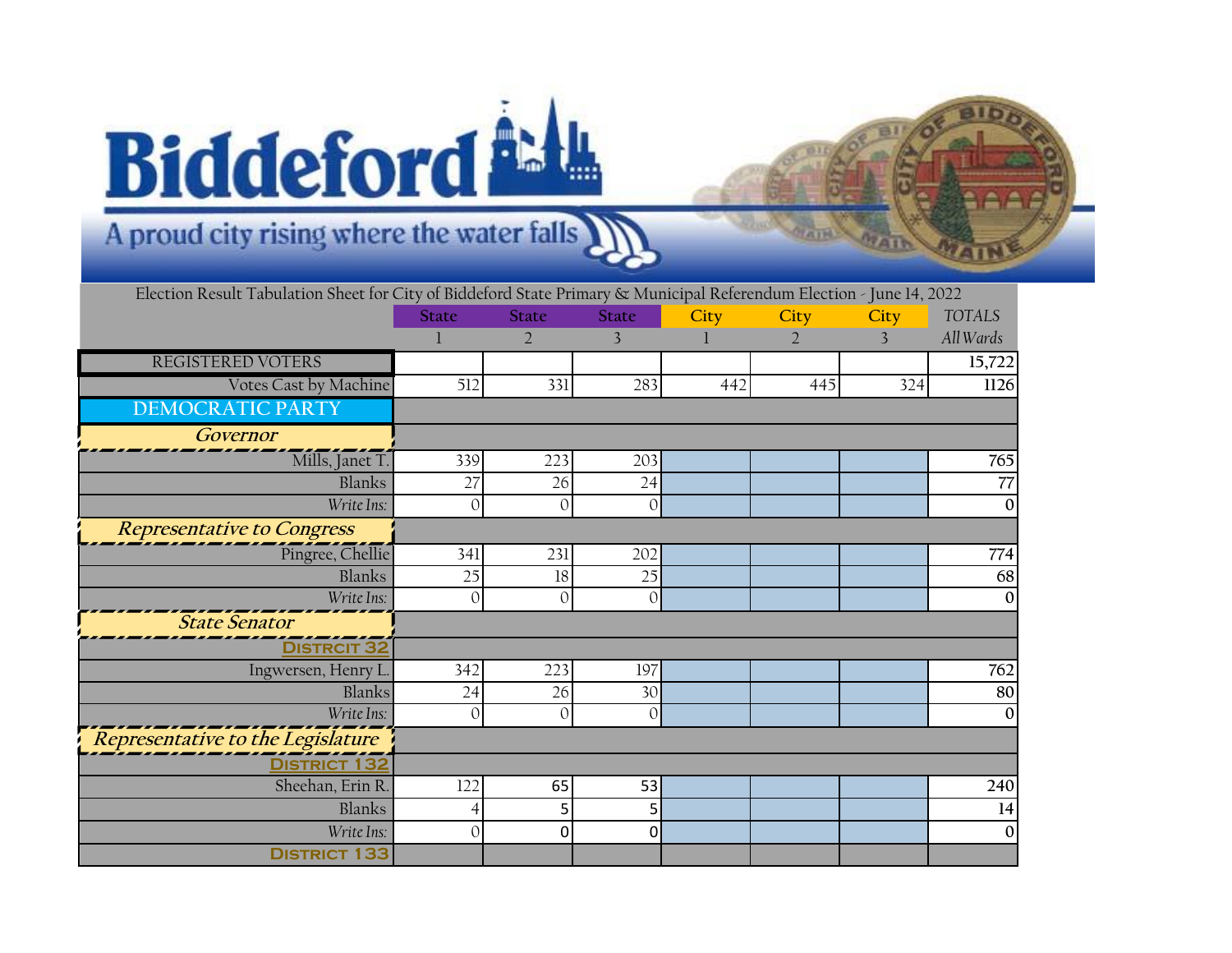| Malon, Marc G., II         | 172             | 122            | 118            |  | 412             |
|----------------------------|-----------------|----------------|----------------|--|-----------------|
| Blanks                     | 14              | 10             | 10             |  | $\overline{34}$ |
| Write Ins:                 | $\overline{O}$  | $\Omega$       | $\overline{O}$ |  | $\overline{0}$  |
| <b>DISTRICT 134</b>        |                 |                |                |  |                 |
| Gere, Traci L              | 48              | 43             | 36             |  | 127             |
| Blanks                     | 6               | 4              | 5              |  | $\overline{15}$ |
| Write Ins:                 | 0               | 0              | $\overline{0}$ |  | $\mathbf{0}$    |
| <b>County Treasurer</b>    |                 |                |                |  |                 |
| Mills, Bobby               | 304             | 208            | 190            |  | 702             |
| Blanks                     | 62              | 41             | 37             |  | 140             |
| Write Ins:                 | 0               | 0              | 0              |  | $\mathbf{0}$    |
| <b>Register of Deeds</b>   |                 |                |                |  |                 |
| Hammond, Nancy E.          | 329             | 225            | 199            |  | 753             |
| Blanks                     | $\overline{37}$ | 24             | 28             |  | 89              |
| Write Ins:                 | $\mathbf{O}$    | $\mathbf{0}$   | $\mathcal{O}$  |  | $\overline{0}$  |
| <b>Sheriff</b>             |                 |                |                |  |                 |
| King, William L. Jr.       | 317             | 221            | 194            |  | 732             |
| Blanks                     | 49              | 28             | 33             |  | 110             |
| Write Ins:                 | $\mathbf{0}$    | $\overline{O}$ | $\mathcal{O}$  |  | $\overline{0}$  |
| <b>District Attorney</b>   |                 |                |                |  |                 |
| Slattery, Kathryn M.       | 329             | 217            | 199            |  | 745             |
| Blanks                     | 37              | 32             | 28             |  | 97              |
| Write Ins:                 | $\overline{O}$  | $\overline{O}$ | $\mathbf{O}$   |  | $\mathbf{0}$    |
| <b>County Commissioner</b> |                 |                |                |  |                 |
| Dutremble, Richard R.      | 334             | 224            | 211            |  | 769             |
| Blanks                     | 32              | 25             | 16             |  | 73              |
| Write Ins:                 | $\overline{O}$  | $\Omega$       | $\mathbf{0}$   |  | $\overline{0}$  |
| <b>REPUBLICAN PARTY</b>    |                 |                |                |  |                 |
| Governor                   |                 |                |                |  |                 |
| LePage, Paul R.            | 135             | 76             | 48             |  | 259             |
| Blanks                     | 11              | 6              | $8\,$          |  | $\overline{25}$ |
| Write Ins:                 | $\mathbf{O}$    | $\overline{O}$ | $\overline{O}$ |  | $\overline{0}$  |
| Representative to Congress |                 |                |                |  |                 |
|                            |                 |                |                |  |                 |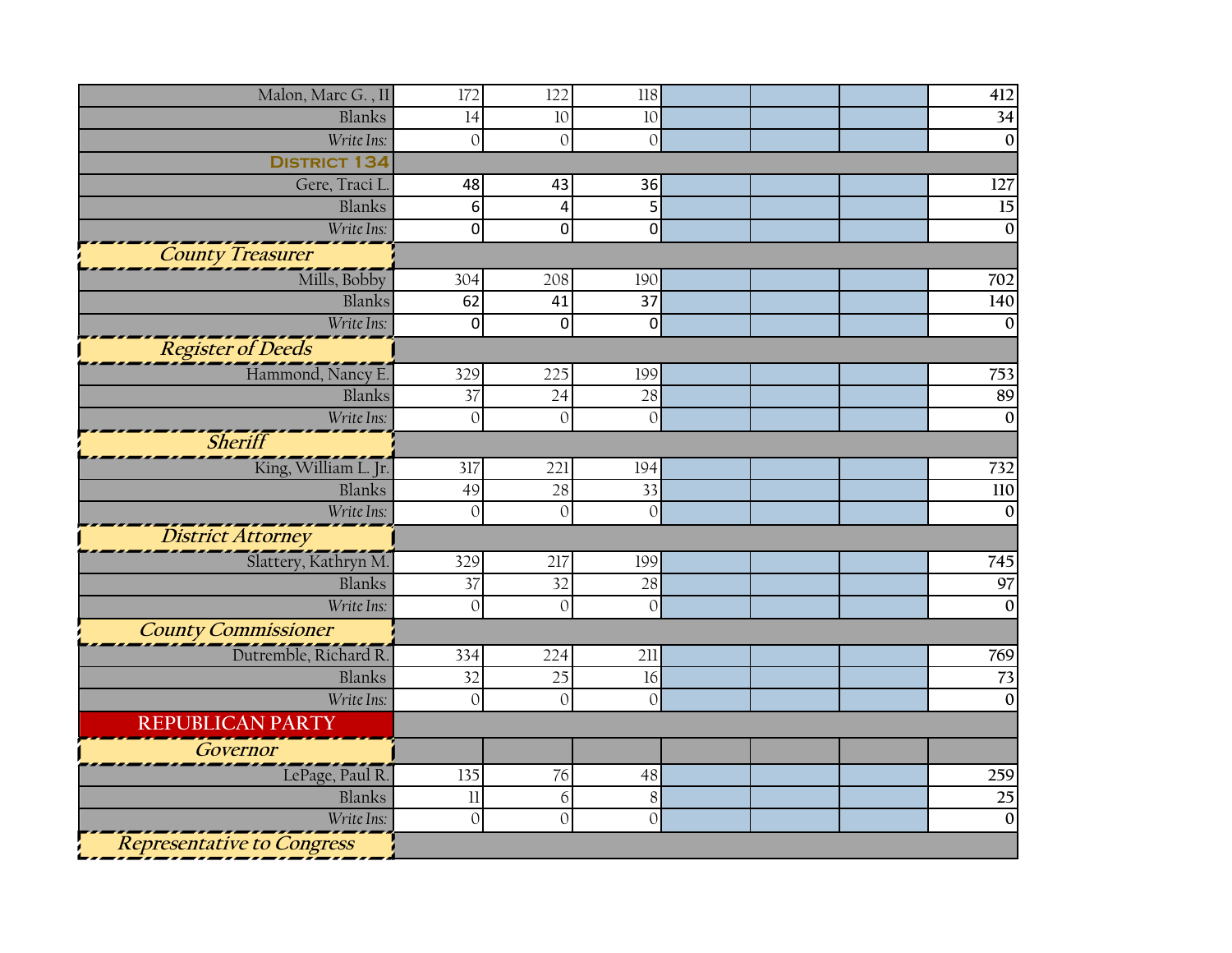| Thelander, Edwin<br>69<br>121<br>44<br>234<br>Blanks<br>25<br>13<br>12<br>Write Ins:<br>$\mathbf{0}$<br>$\mathbf{0}$<br>$\mathbf{O}$<br><i><b>State Senator</b></i><br><b>DISTRICT 32</b><br>Corbett, David G.<br>113<br>71<br>44<br>56<br>33<br>$\overline{\mathbf{u}}$<br>Blanks<br>12<br>Write Ins:<br>$\mathbf{O}$<br>$\mathbf{0}$<br>$\mathbf{O}$<br>Representative to the Legislature<br>Keenan, Timothy S.<br>35<br>21<br>$\label{eq:11} \textcolor{red}{\textbf{11}}$<br>67<br>15<br>$\mathcal{Q}$<br>$\overline{2}$<br>Blanks<br>$\overline{4}$<br>Write Ins:<br>$\overline{O}$<br>$\Omega$<br>$\mathbf{0}$<br><b>DISTRICT 133</b><br>Blanks<br>$\mathbf{O}$<br>$\mathbf{0}$<br>$\mathbf{0}$<br>Write Ins:<br>$\mathbf{O}$<br>$\mathbf{0}$<br>$\Omega$<br><b>DISTRICT 134</b><br>Jordan, Elizabeth A.<br>36<br>13<br>$\boldsymbol{6}$<br>17<br>$\overline{14}$<br>Russell, Ronald C.<br>$\overline{7}$<br>3<br>4<br>Blanks<br>$\mathbf{1}$<br>3<br>$\mathbf{1}$<br>$\mathbf{1}$<br>Write Ins:<br>$\mathbf 0$<br>0<br>$\pmb{0}$<br>$\mathbf{0}$<br>County Treasurer<br>Blanks<br>$\mathbf{O}$<br>$\mathbf 0$<br>$\mathbf{0}$<br>Write Ins:<br>$\overline{O}$<br>$\mathcal{O}$<br>$\Omega$<br>Register of Deeds<br>Blanks<br>$\mathbf 0$<br>$\mathbf{O}$<br>$\mathbf{0}$<br>Write Ins:<br>$\mathcal{O}$<br>$\overline{0}$<br>$\Omega$<br>Sheriff<br>Hicks, Roger B.<br>237<br>123<br>69<br>45<br>Blanks<br>23<br>13<br>$\overline{\mathbf{1}}$<br>Write Ins:<br>$\mathbf{0}$<br>$\mathbf{0}$<br>$\overline{0}$<br>$\mathbf{0}$<br><b>County Commissioner</b><br>Blanks<br>135<br>75<br>54 |  |  |  |                 |
|--------------------------------------------------------------------------------------------------------------------------------------------------------------------------------------------------------------------------------------------------------------------------------------------------------------------------------------------------------------------------------------------------------------------------------------------------------------------------------------------------------------------------------------------------------------------------------------------------------------------------------------------------------------------------------------------------------------------------------------------------------------------------------------------------------------------------------------------------------------------------------------------------------------------------------------------------------------------------------------------------------------------------------------------------------------------------------------------------------------------------------------------------------------------------------------------------------------------------------------------------------------------------------------------------------------------------------------------------------------------------------------------------------------------------------------------------------------------------------------------------------------------------------------------------------------------------------------------------|--|--|--|-----------------|
|                                                                                                                                                                                                                                                                                                                                                                                                                                                                                                                                                                                                                                                                                                                                                                                                                                                                                                                                                                                                                                                                                                                                                                                                                                                                                                                                                                                                                                                                                                                                                                                                  |  |  |  |                 |
|                                                                                                                                                                                                                                                                                                                                                                                                                                                                                                                                                                                                                                                                                                                                                                                                                                                                                                                                                                                                                                                                                                                                                                                                                                                                                                                                                                                                                                                                                                                                                                                                  |  |  |  | 50              |
|                                                                                                                                                                                                                                                                                                                                                                                                                                                                                                                                                                                                                                                                                                                                                                                                                                                                                                                                                                                                                                                                                                                                                                                                                                                                                                                                                                                                                                                                                                                                                                                                  |  |  |  | $\mathbf{0}$    |
|                                                                                                                                                                                                                                                                                                                                                                                                                                                                                                                                                                                                                                                                                                                                                                                                                                                                                                                                                                                                                                                                                                                                                                                                                                                                                                                                                                                                                                                                                                                                                                                                  |  |  |  |                 |
|                                                                                                                                                                                                                                                                                                                                                                                                                                                                                                                                                                                                                                                                                                                                                                                                                                                                                                                                                                                                                                                                                                                                                                                                                                                                                                                                                                                                                                                                                                                                                                                                  |  |  |  |                 |
|                                                                                                                                                                                                                                                                                                                                                                                                                                                                                                                                                                                                                                                                                                                                                                                                                                                                                                                                                                                                                                                                                                                                                                                                                                                                                                                                                                                                                                                                                                                                                                                                  |  |  |  | 228             |
|                                                                                                                                                                                                                                                                                                                                                                                                                                                                                                                                                                                                                                                                                                                                                                                                                                                                                                                                                                                                                                                                                                                                                                                                                                                                                                                                                                                                                                                                                                                                                                                                  |  |  |  |                 |
|                                                                                                                                                                                                                                                                                                                                                                                                                                                                                                                                                                                                                                                                                                                                                                                                                                                                                                                                                                                                                                                                                                                                                                                                                                                                                                                                                                                                                                                                                                                                                                                                  |  |  |  | $\mathbf{0}$    |
|                                                                                                                                                                                                                                                                                                                                                                                                                                                                                                                                                                                                                                                                                                                                                                                                                                                                                                                                                                                                                                                                                                                                                                                                                                                                                                                                                                                                                                                                                                                                                                                                  |  |  |  |                 |
|                                                                                                                                                                                                                                                                                                                                                                                                                                                                                                                                                                                                                                                                                                                                                                                                                                                                                                                                                                                                                                                                                                                                                                                                                                                                                                                                                                                                                                                                                                                                                                                                  |  |  |  |                 |
|                                                                                                                                                                                                                                                                                                                                                                                                                                                                                                                                                                                                                                                                                                                                                                                                                                                                                                                                                                                                                                                                                                                                                                                                                                                                                                                                                                                                                                                                                                                                                                                                  |  |  |  |                 |
|                                                                                                                                                                                                                                                                                                                                                                                                                                                                                                                                                                                                                                                                                                                                                                                                                                                                                                                                                                                                                                                                                                                                                                                                                                                                                                                                                                                                                                                                                                                                                                                                  |  |  |  |                 |
|                                                                                                                                                                                                                                                                                                                                                                                                                                                                                                                                                                                                                                                                                                                                                                                                                                                                                                                                                                                                                                                                                                                                                                                                                                                                                                                                                                                                                                                                                                                                                                                                  |  |  |  | $\mathbf{0}$    |
|                                                                                                                                                                                                                                                                                                                                                                                                                                                                                                                                                                                                                                                                                                                                                                                                                                                                                                                                                                                                                                                                                                                                                                                                                                                                                                                                                                                                                                                                                                                                                                                                  |  |  |  |                 |
|                                                                                                                                                                                                                                                                                                                                                                                                                                                                                                                                                                                                                                                                                                                                                                                                                                                                                                                                                                                                                                                                                                                                                                                                                                                                                                                                                                                                                                                                                                                                                                                                  |  |  |  | $\Omega$        |
|                                                                                                                                                                                                                                                                                                                                                                                                                                                                                                                                                                                                                                                                                                                                                                                                                                                                                                                                                                                                                                                                                                                                                                                                                                                                                                                                                                                                                                                                                                                                                                                                  |  |  |  | $\mathbf{0}$    |
|                                                                                                                                                                                                                                                                                                                                                                                                                                                                                                                                                                                                                                                                                                                                                                                                                                                                                                                                                                                                                                                                                                                                                                                                                                                                                                                                                                                                                                                                                                                                                                                                  |  |  |  |                 |
|                                                                                                                                                                                                                                                                                                                                                                                                                                                                                                                                                                                                                                                                                                                                                                                                                                                                                                                                                                                                                                                                                                                                                                                                                                                                                                                                                                                                                                                                                                                                                                                                  |  |  |  |                 |
|                                                                                                                                                                                                                                                                                                                                                                                                                                                                                                                                                                                                                                                                                                                                                                                                                                                                                                                                                                                                                                                                                                                                                                                                                                                                                                                                                                                                                                                                                                                                                                                                  |  |  |  |                 |
|                                                                                                                                                                                                                                                                                                                                                                                                                                                                                                                                                                                                                                                                                                                                                                                                                                                                                                                                                                                                                                                                                                                                                                                                                                                                                                                                                                                                                                                                                                                                                                                                  |  |  |  |                 |
|                                                                                                                                                                                                                                                                                                                                                                                                                                                                                                                                                                                                                                                                                                                                                                                                                                                                                                                                                                                                                                                                                                                                                                                                                                                                                                                                                                                                                                                                                                                                                                                                  |  |  |  |                 |
|                                                                                                                                                                                                                                                                                                                                                                                                                                                                                                                                                                                                                                                                                                                                                                                                                                                                                                                                                                                                                                                                                                                                                                                                                                                                                                                                                                                                                                                                                                                                                                                                  |  |  |  |                 |
|                                                                                                                                                                                                                                                                                                                                                                                                                                                                                                                                                                                                                                                                                                                                                                                                                                                                                                                                                                                                                                                                                                                                                                                                                                                                                                                                                                                                                                                                                                                                                                                                  |  |  |  | $\mathbf 0$     |
|                                                                                                                                                                                                                                                                                                                                                                                                                                                                                                                                                                                                                                                                                                                                                                                                                                                                                                                                                                                                                                                                                                                                                                                                                                                                                                                                                                                                                                                                                                                                                                                                  |  |  |  | $\mathbf{0}$    |
|                                                                                                                                                                                                                                                                                                                                                                                                                                                                                                                                                                                                                                                                                                                                                                                                                                                                                                                                                                                                                                                                                                                                                                                                                                                                                                                                                                                                                                                                                                                                                                                                  |  |  |  |                 |
|                                                                                                                                                                                                                                                                                                                                                                                                                                                                                                                                                                                                                                                                                                                                                                                                                                                                                                                                                                                                                                                                                                                                                                                                                                                                                                                                                                                                                                                                                                                                                                                                  |  |  |  | $\mathbf 0$     |
|                                                                                                                                                                                                                                                                                                                                                                                                                                                                                                                                                                                                                                                                                                                                                                                                                                                                                                                                                                                                                                                                                                                                                                                                                                                                                                                                                                                                                                                                                                                                                                                                  |  |  |  | $\Omega$        |
|                                                                                                                                                                                                                                                                                                                                                                                                                                                                                                                                                                                                                                                                                                                                                                                                                                                                                                                                                                                                                                                                                                                                                                                                                                                                                                                                                                                                                                                                                                                                                                                                  |  |  |  |                 |
|                                                                                                                                                                                                                                                                                                                                                                                                                                                                                                                                                                                                                                                                                                                                                                                                                                                                                                                                                                                                                                                                                                                                                                                                                                                                                                                                                                                                                                                                                                                                                                                                  |  |  |  |                 |
|                                                                                                                                                                                                                                                                                                                                                                                                                                                                                                                                                                                                                                                                                                                                                                                                                                                                                                                                                                                                                                                                                                                                                                                                                                                                                                                                                                                                                                                                                                                                                                                                  |  |  |  | $\overline{47}$ |
|                                                                                                                                                                                                                                                                                                                                                                                                                                                                                                                                                                                                                                                                                                                                                                                                                                                                                                                                                                                                                                                                                                                                                                                                                                                                                                                                                                                                                                                                                                                                                                                                  |  |  |  |                 |
|                                                                                                                                                                                                                                                                                                                                                                                                                                                                                                                                                                                                                                                                                                                                                                                                                                                                                                                                                                                                                                                                                                                                                                                                                                                                                                                                                                                                                                                                                                                                                                                                  |  |  |  |                 |
|                                                                                                                                                                                                                                                                                                                                                                                                                                                                                                                                                                                                                                                                                                                                                                                                                                                                                                                                                                                                                                                                                                                                                                                                                                                                                                                                                                                                                                                                                                                                                                                                  |  |  |  | 264             |
|                                                                                                                                                                                                                                                                                                                                                                                                                                                                                                                                                                                                                                                                                                                                                                                                                                                                                                                                                                                                                                                                                                                                                                                                                                                                                                                                                                                                                                                                                                                                                                                                  |  |  |  |                 |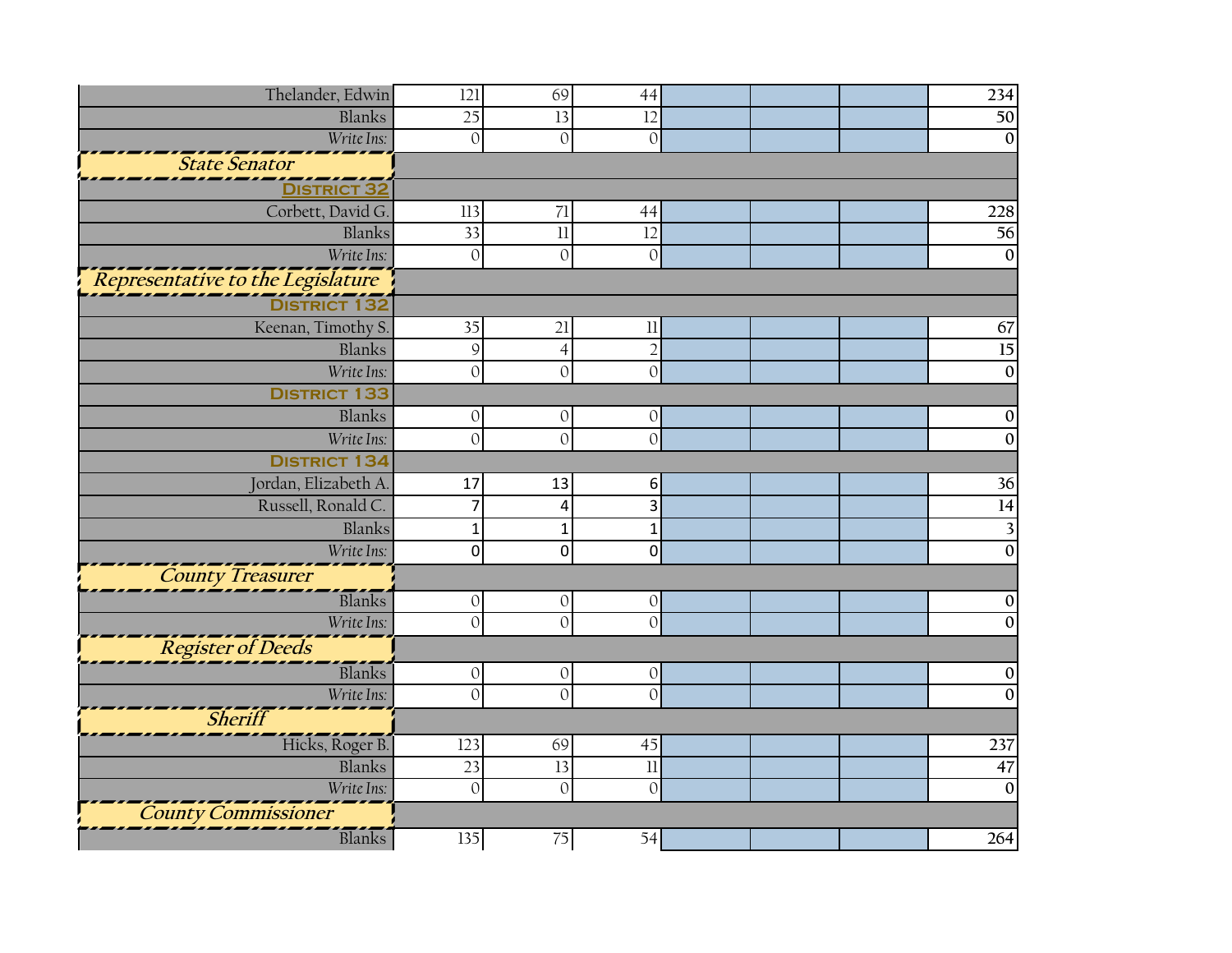| Write Ins:                            |  |     |                 |     | 20  |
|---------------------------------------|--|-----|-----------------|-----|-----|
| SCHOOL BUDGET REFERENDUM              |  |     |                 |     |     |
| Question 1 - School Budget Validation |  |     |                 |     |     |
| Yes:                                  |  | 360 | 361             | 253 | 974 |
| No:                                   |  | 79  | 74              | 67  | 220 |
| Blanks                                |  |     | 10 <sup>2</sup> |     | 17  |
| Question 2 - School Renovation Bond   |  |     |                 |     |     |
| Yes:                                  |  | 353 | 369             | 263 | 985 |
| No:                                   |  | 86  |                 | 58  | 217 |
| Blanks                                |  |     |                 |     | Q   |